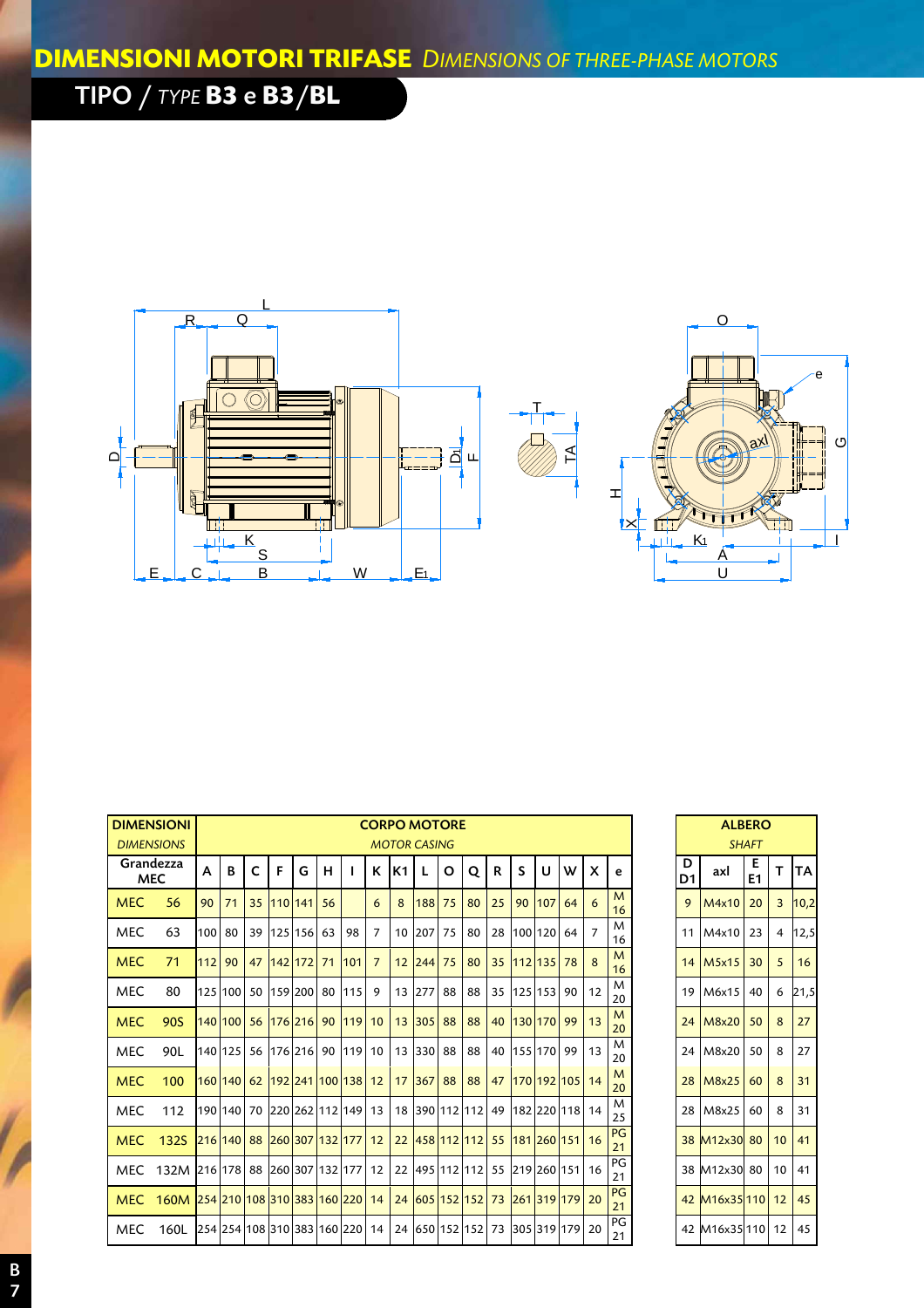## **DIMENSIONI MOTORI TRIFASE** *DIMENSIONS OF THREE-PHASE MOTORS*

## L<sub>and</sub>  $R_{\text{max}}$  Q  $\boxed{\circ \oslash}$ PNTA  $\mathsf{a}$   $\mathsf{z}$   $\mathsf{a}$ ስ∟| h٦  $V \parallel Z$ E <u>L</u>e et al. 2001 and 2001 and 2001 and 2001 and 2001 and 2001 and 2001 and 2001 and 2001 and 2001 and 2001 and 2001 and 2001 and 2001 and 2001 and 2001 and 2001 and 2001 and 2001 and 2001 and 2001 and 2001 and 2001 and 2



TIPO / *TYPE* **B5** e **B3**/**B5**





| <b>DIMENSIONI</b>       | <b>DIMENSIONS</b>                  |        |    |    |           |                                     |    |                 |                |   |                          | <b>CORPO MOTORE</b><br><b>MOTOR CASING</b> |         |           |   |    |    |                                            |                |            |                           |                 |                   |          | <b>ALBERO</b><br><b>SHAFT</b> |                           |         |                |           |
|-------------------------|------------------------------------|--------|----|----|-----------|-------------------------------------|----|-----------------|----------------|---|--------------------------|--------------------------------------------|---------|-----------|---|----|----|--------------------------------------------|----------------|------------|---------------------------|-----------------|-------------------|----------|-------------------------------|---------------------------|---------|----------------|-----------|
| Grandezza<br><b>MEC</b> |                                    | A      | B  | C. | F.        | G                                   | H  | K I             | K <sub>1</sub> | L | M <sub>1</sub>           | N                                          | $\circ$ | <b>P</b>  | Q | R  | S. | U                                          | v              | W          | $\boldsymbol{\mathsf{x}}$ | Z               | b                 | e        | D<br>D <sub>1</sub>           | axl                       | Е<br>E1 |                | <b>TA</b> |
| <b>MEC</b>              | 56                                 | 90     | 71 |    | 35 110 85 |                                     | 56 | 6               | 8              |   | 188 100 80               |                                            |         | 75 120 80 |   | 25 | 90 | 107                                        | $\overline{3}$ | 64         | 6                         | 8,5             |                   | M<br>16  | 9                             | M4x10 20                  |         | $\overline{3}$ | 10,2      |
| <b>MEC</b>              | 63                                 | 100    | 80 |    | 39 125    | 93                                  | 63 | $\overline{7}$  |                |   | 10 207 115 95            |                                            |         | 75 140 80 |   |    |    | 28   100   120                             | 3              | 64         | $\overline{7}$            | 9               | $\mathsf{o}$      | M<br>16  |                               | 11 M4x10 23               |         | $\overline{4}$ | 12,5      |
| <b>MEC</b>              | 71                                 | 112 90 |    |    |           | 47 142 101 71                       |    | $\overline{7}$  |                |   |                          |                                            |         |           |   |    |    | 12 244 130 110 75 160 80 35 112 135 3.5 78 |                |            | 8                         | 8               | $\vert 9.5 \vert$ | M<br>16  |                               | $14$ M <sub>5x15</sub> 30 |         | 5              | 16        |
| <b>MEC</b>              | 80                                 |        |    |    |           | 125 100 50 159 120 80               |    | 9               |                |   | 13 277 165 130 88 200 88 |                                            |         |           |   |    |    | 35 125 153 3.5 90                          |                |            | 12 <sub>1</sub>           |                 | 8,5 11,5          | M<br>20  |                               | 19 M6x15 40               |         | 6              | 21,5      |
| <b>MEC</b>              | 90S                                |        |    |    |           | 140 100 56 176 126 90               |    | 10 <sup>°</sup> |                |   | 13 305 165 130 88 200 88 |                                            |         |           |   |    |    | 40 130 170 3.5 99                          |                |            | 13                        |                 | 10 11,5           | M<br>20  |                               | 24 M8x20 50               |         | 8              | 27        |
| <b>MEC</b>              | 90L                                |        |    |    |           | 140   125   56   176   126   90     |    | 10 <sup>1</sup> |                |   | 13 330 165 130 88 200 88 |                                            |         |           |   |    |    | 40   155   170   3,5                       |                | 99         | 13                        |                 | 10 11,5           | M<br>20  |                               | 24 M8x20                  | 50      | 8              | 27        |
| <b>MEC</b>              | 100                                |        |    |    |           | 160 140 62 192 141 100 12           |    |                 |                |   | 17 367 215 180 88 250 88 |                                            |         |           |   |    |    | 47 170 192                                 | $\overline{4}$ | $ 105 $ 14 |                           | 11              | 14                | M<br>20  |                               | 28 M8x25 60               |         | 8              | 31        |
| <b>MEC</b>              | 112                                |        |    |    |           | 190 140   70   220   150   112   13 |    |                 |                |   |                          |                                            |         |           |   |    |    | 18 390 215 180 112 250 112 49 182 220      | 4              | $118$ 14   |                           | 12              | 14                | M<br>25  |                               | 28 M8x25                  | 60      | 8              | 31        |
| <b>MEC</b>              | 132S                               |        |    |    |           | 216 140 88 260 175 132 12           |    |                 |                |   |                          |                                            |         |           |   |    |    | 22 458 265 230 112 300 112 55 181 260      |                |            | 4 151 16                  | 15 <sup>1</sup> | 14                | PG<br>21 |                               | 38 M12x30 80 10 41        |         |                |           |
|                         | MEC 132M 216 178 88 260 178 132 12 |        |    |    |           |                                     |    |                 |                |   |                          |                                            |         |           |   |    |    | 22 495 265 230 112 300 112 55 219 260      | $\overline{4}$ |            | 151 16                    | 15              | 14                | PG<br>21 |                               | 38 M12x30 80 10   41      |         |                |           |
| <b>MEC</b>              | 160M 254 210 108 310 223 160 14    |        |    |    |           |                                     |    |                 |                |   |                          |                                            |         |           |   |    |    | 24 605 300 250 152 350 152 73 261 319 5    |                | $179$ 20   |                           | 14              | 18                | PG<br>21 |                               | 42 M16x35 110 12          |         |                | 45        |
| <b>MEC</b>              | 160L                               |        |    |    |           | 254 254 108 310 223 160 14          |    |                 |                |   |                          |                                            |         |           |   |    |    | 24 650 300 250 152 350 152 73 305 319      | -5             | 179 20     |                           | 14              | 18                | PG<br>21 |                               | 42 M16x35110 12           |         |                | 45        |